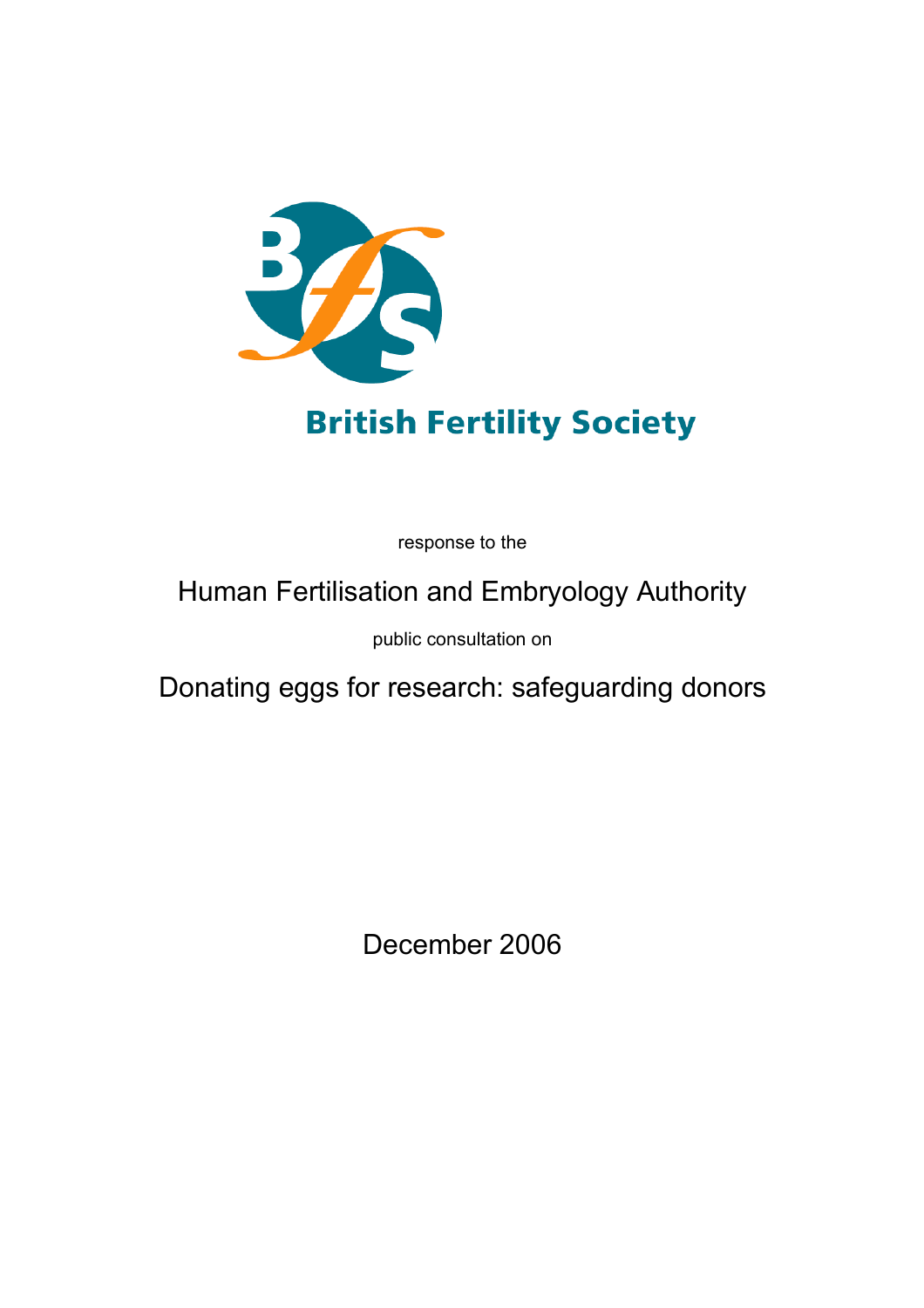This document represents the British Fertility Society (BFS) response to the Human Fertilisation and Embryology Authority Public Consultation "Donating Eggs for Research: safeguarding donors".

The British Fertility Society is a multi-disciplinary organization representing professionals with an interest in reproductive medicine. The objectives of the society are:

- To promote high quality practice in the provision of fertility treatment.
- To provide a common forum for members of various disciplines having an interest in the science and treatment of infertility.
- To promote high quality scientific and clinical research in the causes and treatment of infertility.
- To provide professional leadership in the provision and regulation of infertility services.
- To promote the increase of NHS funding for and equity of access to fertility treatments.

Therefore the use of human eggs in research studies is an important issue for BFS members.

To respond to this consultation, BFS membership were circulated by email and asked to send in their replies using the standard proforma. This response represents the majority view of those who replied and was compiled by Daniel Brison on behalf of the Executive Committee.

It is submitted by the Honorary Secretary whose contact details are:

Dr. Allan Pacey c/o British Fertility Society Secretariat 22 Apex Court **Woodlands** Bradley Stoke BS32 4JT

bfs@bioscientifica.com

The society **agrees** to the making its responses publicly available by the HFEA in accordance with the Cabinet Office Code of Practice on Written Consultation. In addition the society will be making this response available on its website (http://www.fertility.org.uk).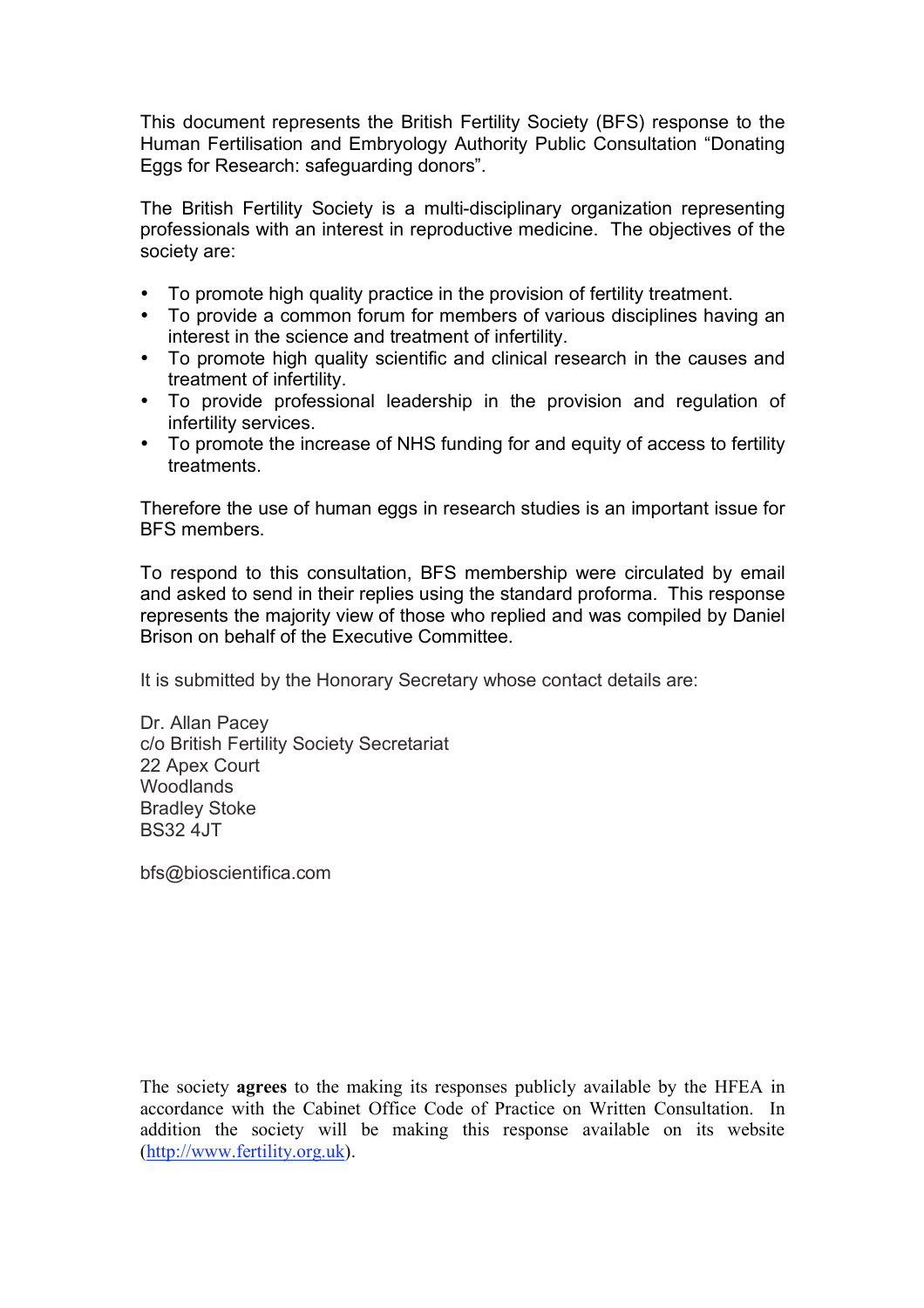# Section A - General Views on Egg Donation for Research

## **1. Do you think that women should be able to donate their eggs to research?**

#### **a) as non-patient donors?**

*Yes*

**REASON:** *Donation of eggs is likely to be required to further medical research in this area and non-patient donation is one of only two ways of obtaining high quality fresh eggs for this purpose. Women have the right as autonomous individuals to give informed consent for procedures which may yield great benefit to society.*

## **b) through egg sharing arrangements?**

#### *No (with minority dissenting view)*

**REASON:** *Egg sharing for research is regarded by many BFS members as ethically unacceptable as it compromises the patient's chance of conception, especially as the numbers of embryos available for freezing will be reduced. In addition, compensated egg sharing is coercive and some members feel that this is ethically unacceptable. This is a controversial area and the BFS recognises that compensated egg sharing is currently licensed by HFEA for reproductive purposes and was supported by BFS during the SEED review. However, some members see a distinction between the sharing of eggs for a therapeutic purpose (i.e. the creation of a baby) and for research. In addition, embryonic stem cell lines derived from eggs from compensated egg sharing may not be accepted for use internationally, greatly reducing their potential application.*

#### **2. Do you consider the medical risks of egg donation too great to allow non-patients to choose to donate eggs to research?**

*No*

**REASON:** *Risks are similar to those involved in IVF treatment, now available to millions of couples all over the world in the last 25+ years, with an estimated 3 million resulting babies. The accepted risks associated with ovarian hyperstimulation and egg retrieval are relatively low and readily quantified to allow informed consent by egg donors. The potential risks e.g. ovarian cancer, are unproven and are not sufficient in themselves to compromise informed consent. Women must be fully counselled as to actual and potential risks and enter the procedure for no financial gain. The safeguards as outlined in the consultation seem to be adequate.*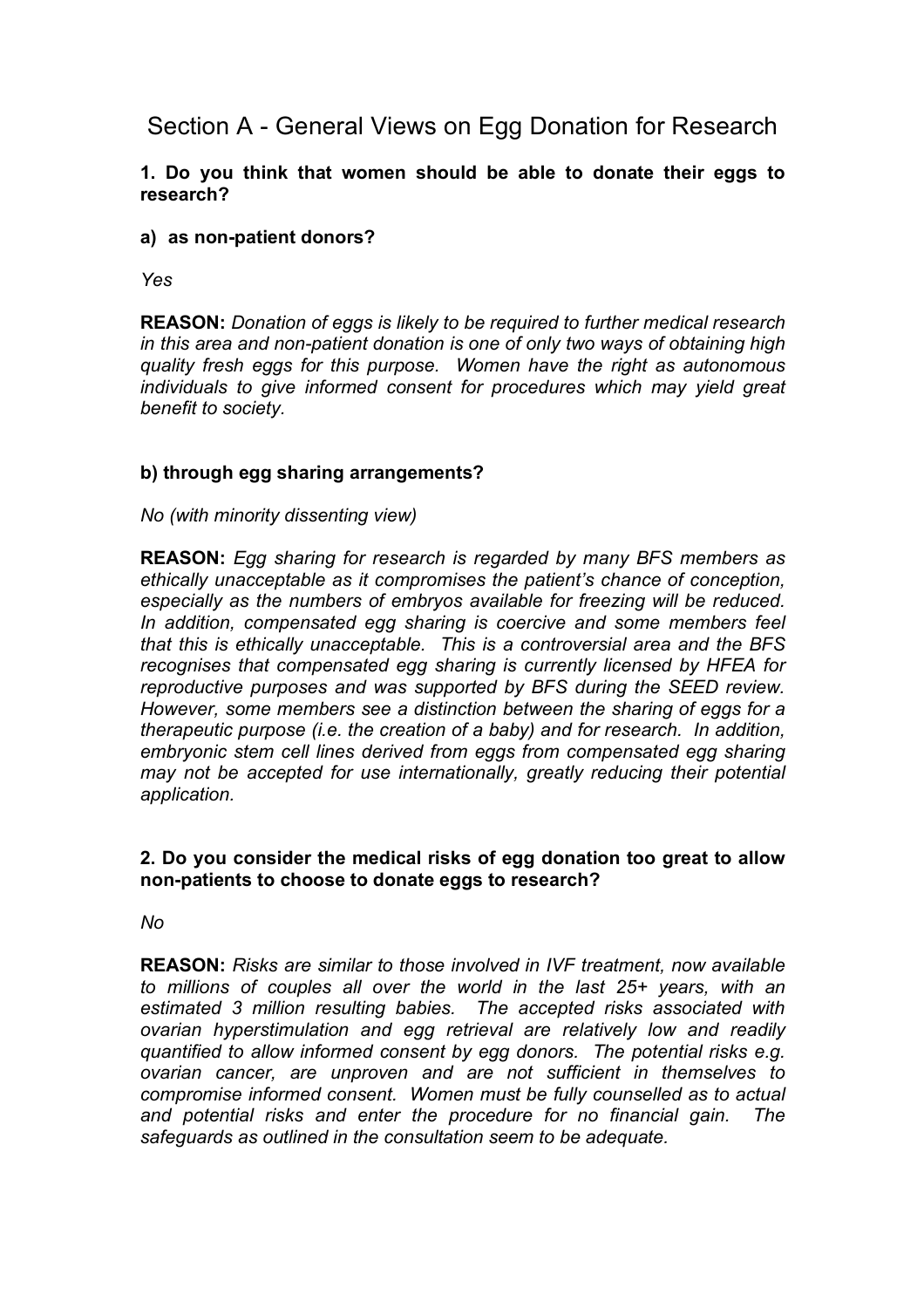## **3. Do you consider the ethical concerns so significant that people should not be able to choose to donate eggs for research?**

#### **a) for non-patient donors?**

*No*

**REASON:** *We do not feel that there are any ethical concerns other than those associated with medical risk, discussed in (2) above. The safeguards as outlined in the consultation seem to be adequate.*

#### **b) for egg sharing donors?**

*Yes (with minority dissenting view).*

**REASON:** *Many members of the BFS have profound objection to egg sharing de facto in view of concerns about potential coercion and compromise of treatment outcome, as in 1 (b) above. Others have taken the view that while compensated egg sharing raises ethical concerns it should be allowed as much for research as it is allowed for reproduction. Still others hold the view that reproduction is fundamentally different to research, and egg sharing may be acceptable for the former but not the latter. Non-compensated egg sharing (i.e. for purely altruistic reasons) is ethically more acceptable provided full information is given on the reduced success rates arising from the reduced number of eggs available for treatment.*

*It would seem logical that the HFEA's position on the use of egg sharing for research should ultimately be consistent with its position on egg sharing for treatment as the ethical concerns re coercion/compromise of treatment outcome are similar. However if the HFEA concludes that egg donation for research and treatment are significantly different (see [4] below), then it is possible to allow egg sharing for one purpose but not both..*

## **4. Do you consider egg donation for research to be significantly different to donation for treatment?**

*There were a number of views expressed with no majority consensus.*

**REASON:** *Some members took the view that the motivation of patients donating for a reproductive purpose (i.e. the creation of a baby) is very different to that for research, as is the outcome of course. Some members see a further ethical and moral distinction between the two, being uncomfortable with the creation of embryos purely for research purposes, and expressing concerns over the destruction of such embryos. Other members took the view that the principle is the same: eggs are being provided either without compensation, which may compromise treatment, or with compensation, which is arguably coercive. This applies regardless of the intended use or fate of the eggs.*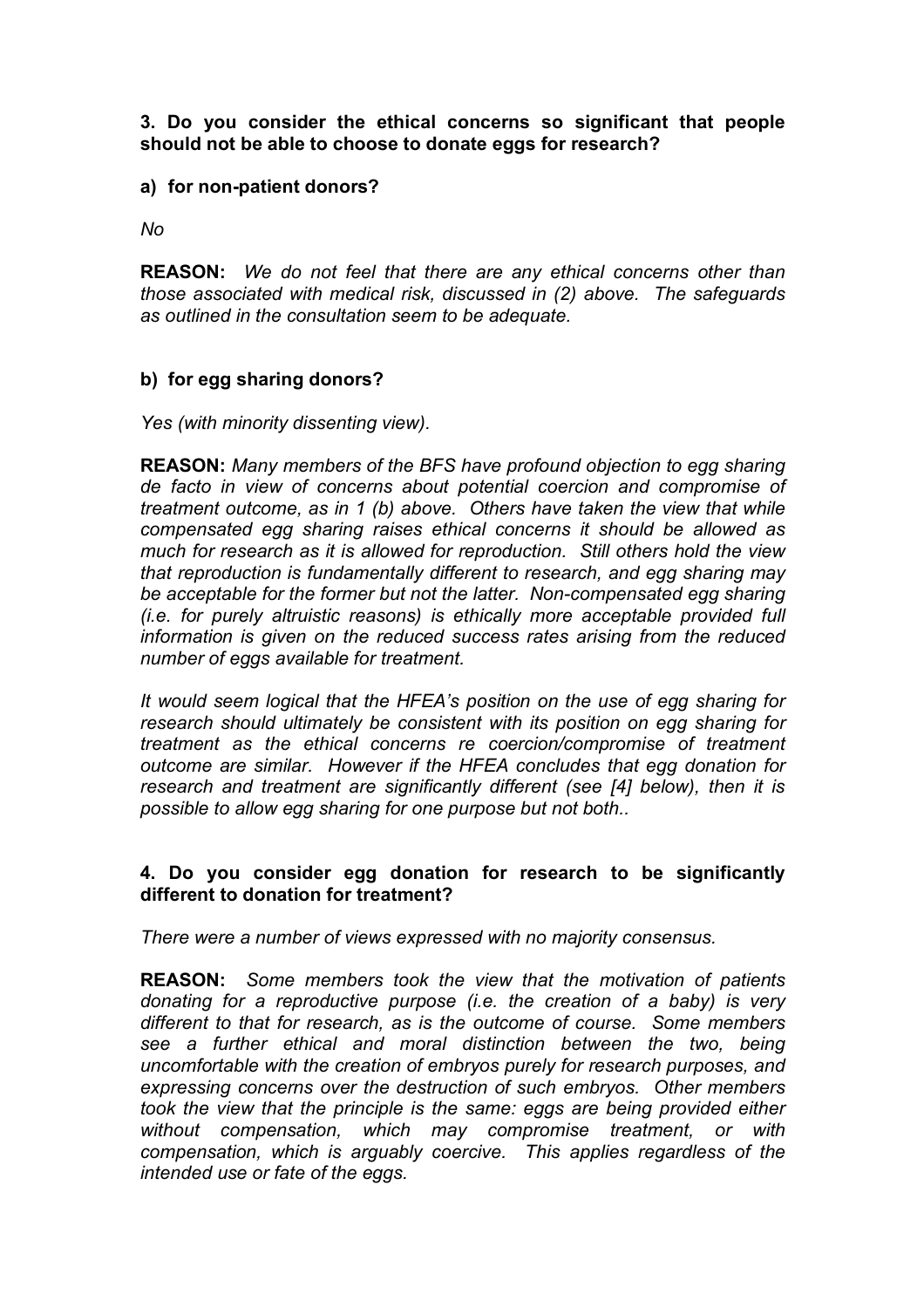#### **5. Do you consider the issues associated with non-patient donation for research to be different to those associated with egg-sharing for research?**

#### *Yes*

**REASON:** *As described above, there are medical risks to non-patient donation, which do not apply to egg sharing as the patient is already undergoing those risks for her own treatment. Egg sharing gives rise to ethical concerns about coercion and the nature of the consent. This is not the case with non-patient egg donation where fully informed consent can be freely given.*

# Section B - If Egg Donation for Research were to take place

**The following measures are already in place. Do you agree that these measures should be applied to egg sharing and non-patient donation for research?**

- **6. Safeguards in place to ensure informed consent.**
- **a) Donors should be approached about the possibility of donating to research by someone independent and not involved in the research project that the eggs would be used in?**

#### **- for non-patient donors**

*Agree. This is standard procedure under current COREC guidelines and would be equally applicable under this setting.*

#### **- for egg sharing donors**

*Agree. This is standard procedure under current COREC guidelines and would be equally applicable under this setting.*

**b) Patients are expected to be provided with detailed information relating to the project, the likely outcomes and how the eggs donated to the project will impact on the work. e.g. for CNR and stem cell research, the chance of their eggs resulting in the development of an embryo, a stem cell line and a treatment for a particular condition.**

*Agree. This is standard procedure under current COREC guidelines and would be equally applicable under this setting.*

**c) Potential donors should have the option to talk to researchers about the work that they are carrying out.**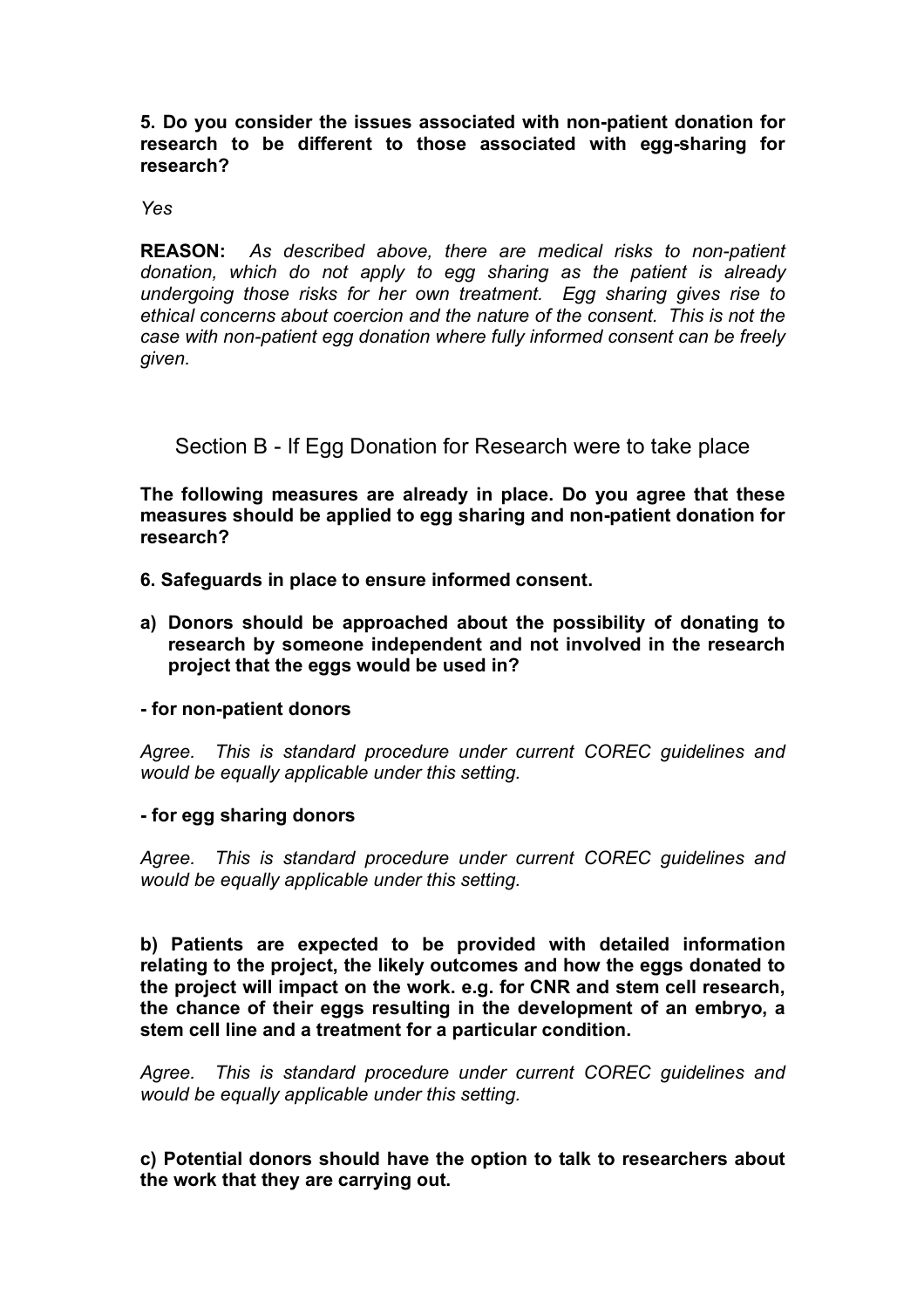*Agree. This is standard procedure under current COREC guidelines and would be equally applicable under this setting.*

#### **d) Before consent is given, potential donors should be given information on the personal and financial benefits that the researchers may receive as an indirect result of the donation.**

## **- for non-patient donors**

*Agree. This is standard procedure under current COREC guidelines and would be equally applicable under this setting.*

## **- for egg sharing donors**

*Agree. This is standard procedure under current COREC guidelines and would be equally applicable under this setting.*

## **Please use this space to give reasons or comment on any answers in this section referring to which answer your comment relates.**

*We are not sure why these questions are part of the consultation as they are standard in existing informed consenting in this field (a), and/or required under COREC (b, c, d) and surely unlikely to be inappropriate for egg donation to research?*

*A dissenting view from one BFS respondent was as follows:*

*By insisting that consent is taken by someone uninvolved in the research, it will become increasingly difficult for researchers to find individuals who can fulfil this function because (1) they could not be paid for on research grants (eg, research nurse/clinical fellow), (2) there is not sufficient spare time in most settings for clinical staff to do this and (3) it is normal to recognise someone's contribution to the research (eg, recruiting patients, gaining consent) through publications, which would presumably not be accepted because those named on publications have to have had involvement in the research and take responsibility for their involvement.*

# **7. Safeguards in place to prevent potential conflicts of interest.**

**a) For egg sharing, the eggs should be divided into those for research and those for treatment by an embryologist who is not involved in the research project.**

*Agree*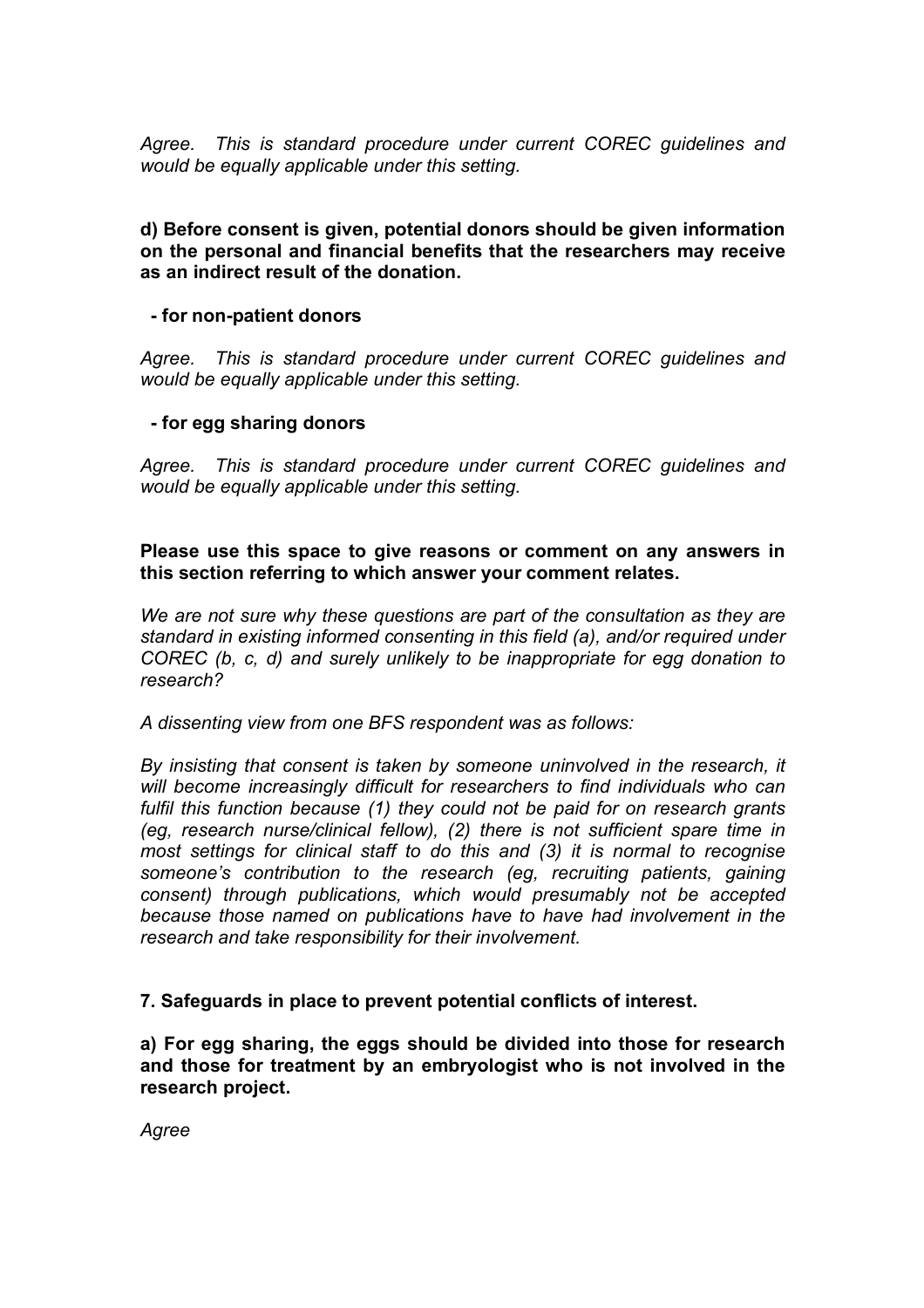**b) For egg sharing, prior to egg collection there should be an arrangement in place detailing which eggs will go to the research project and which to the patient.**

#### *Agree*

**c) Where donors are involved in an egg sharing agreement for research the centre should not have any policy or make any decisions that could impact adversely on the patient's chance of successful treatment.**

#### *Agree*

**Please use this space to give reasons or comment on any answers in this section referring to which question your comment relates.**

*For 7c, although highly desirable in principle, it is in fact impossible for egg sharing NOT to impact adversely on the patient's chance of successful treatment.*

Section C - If Egg Donation for Research were to take place

**The following additional safeguards could be introduced for donation to research. Do you agree with the following measures?**

**8. Possible additional safeguards to ensure informed consent.**

**a) Every donor should have a cooling-off period wherin she can withdraw her initial consent and wherein no effective treatment or donation can take place.**

#### **- for non-patient donors**

*Agree. This is standard procedure under current COREC guidelines and would be equally applicable under this setting.*

#### **- for egg sharing donors**

*Agree. This is standard procedure under current COREC guidelines and would be equally applicable under this setting.*

**b) Before consent is given, individual assessors should evaluate potential donors to ensure that they have not been coerced or pressured into donating eggs for research.**

**- for non-patient donors**

*Disagree*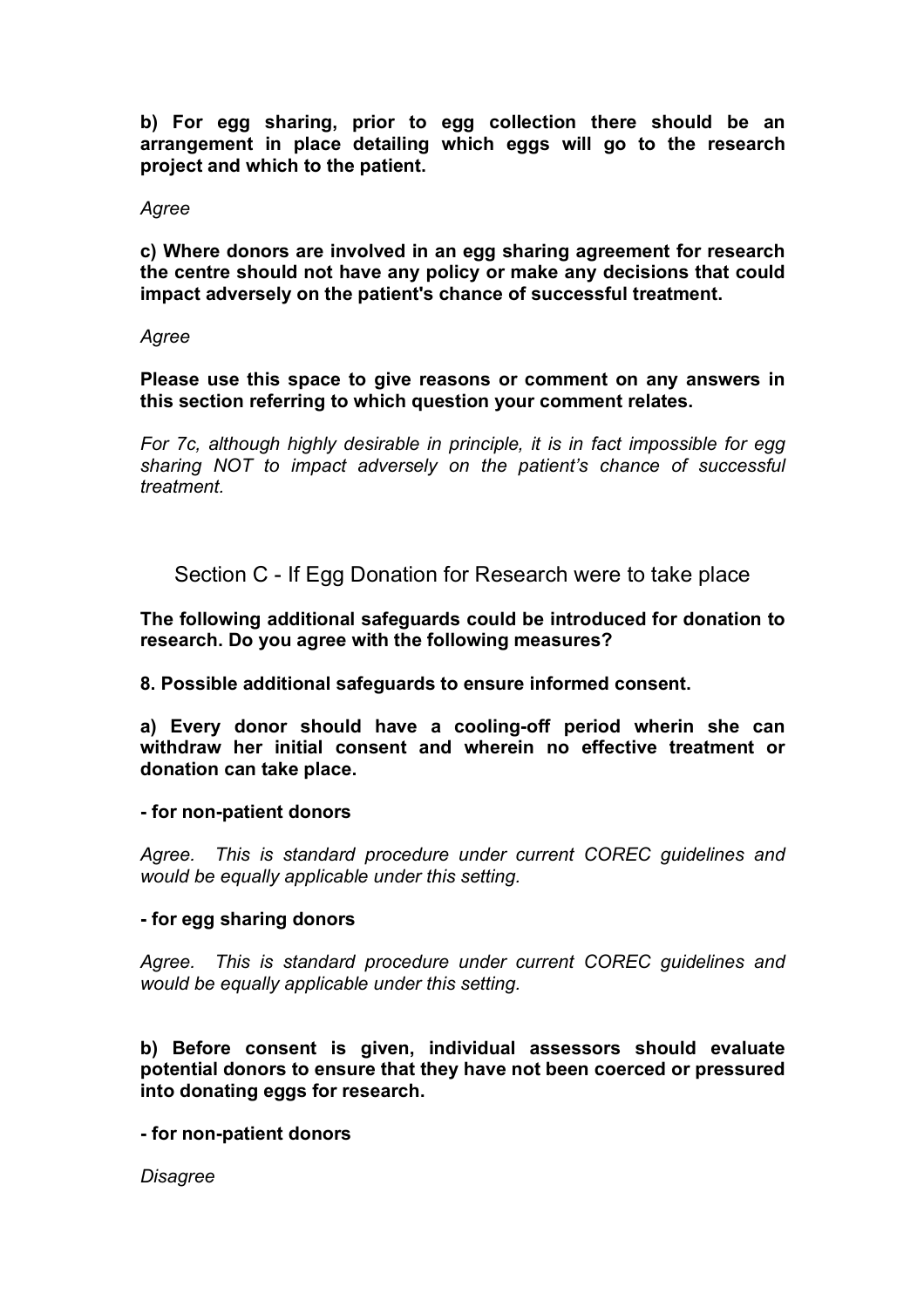**- for egg sharing donors**

*Disagree*

**c) Potential donors would be expected to see independent counsellors that are not associated with the research group - to ensure that they have fully understood the implications of donation.**

**- for non-patients donors**

*Disagree*

**- for egg sharing donors**

*Disagree*

**d) Potential donors to research should have to answer a set of questions to ensure that they fully understand the research, the risks and the implications of donation.**

**- for non-patient donors**

*Disagree*

**- for egg sharing donors**

*Disagree*

**e) A licensed project should not obtain eggs from women involved in research or associated with the research institution.**

*Agree*

**f) Relatives of people who suffer from a condition that could potentially be cured as a result of research following egg donation should be subject to additional restrictions e.g. extra counselling or limitations on the specific projects to which they can donate.**

**- for non-patient donors**

*Disagree*

**- for egg sharing donors**

*Disagree*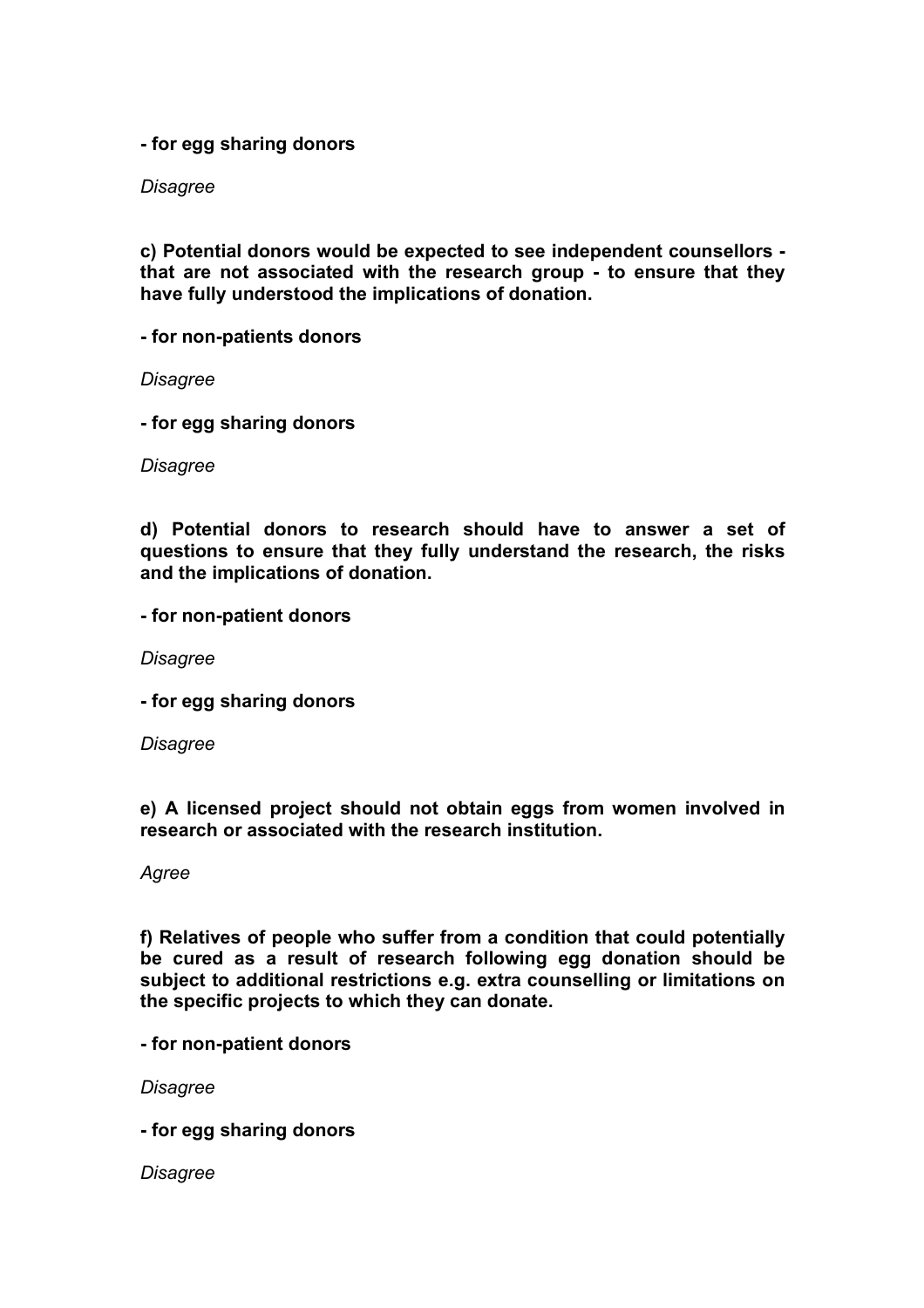#### **Please use this space to give reasons or comment on any answers in this section referring to which question your comment relates.**

- *a. A short period of a few days would be reasonable and practical as consent is normally taken significantly earlier than the day of egg collection when the decision is made. A longer period might compromise treatment outcome further.*
- b. *This might be desirable in an ideal world but would be unworkable. It would be expensive to employ independent assessors, and patients would be deterred from consenting by the additional time and invasive nature of the assessment.*
- c. *Independent counsellors should be AVAILABLE, as in all licensed clinics, but donors who consent should not be obliged to see independent counsellors. Those undertaking egg sharing for research as part of their own treatment should be particularly encouraged to avail themselves of counselling opportunities.*
- d. *No, this would be unworkable and is highly invasive not to say insulting to patients, who would be deterred from consenting.*
- e. *It would be virtually impossible to obtain eggs from research workers with a guaranteed absence of coercion or conflict of interest.*
- f. *This again is rather insulting to the donors (see (b) and (d) above), and suffers from the further problem that embryonic stem cell technologies have a wide range of practical therapeutic applications. It would be impossible to isolate particular conditions that might impact on the donor's decision. Counselling on offer should be appropriate to the needs of the situation rather than of proscriptive nature.*

# **9. Possible additional safeguards to prevent potential conflicts of interest.**

**a) Formal consent to donation to research should be taken by someone not directly involved in the research project?**

**- for non-patient donors**

*Disagree*

**- for egg sharing donors**

*Disagree*

**b) Members of staff that may be considered to have conflict of interest regarding the research project should not be allowed contact with potential donors, or eggs until the eggs are passed into the research project.**

**- for non-patient donors**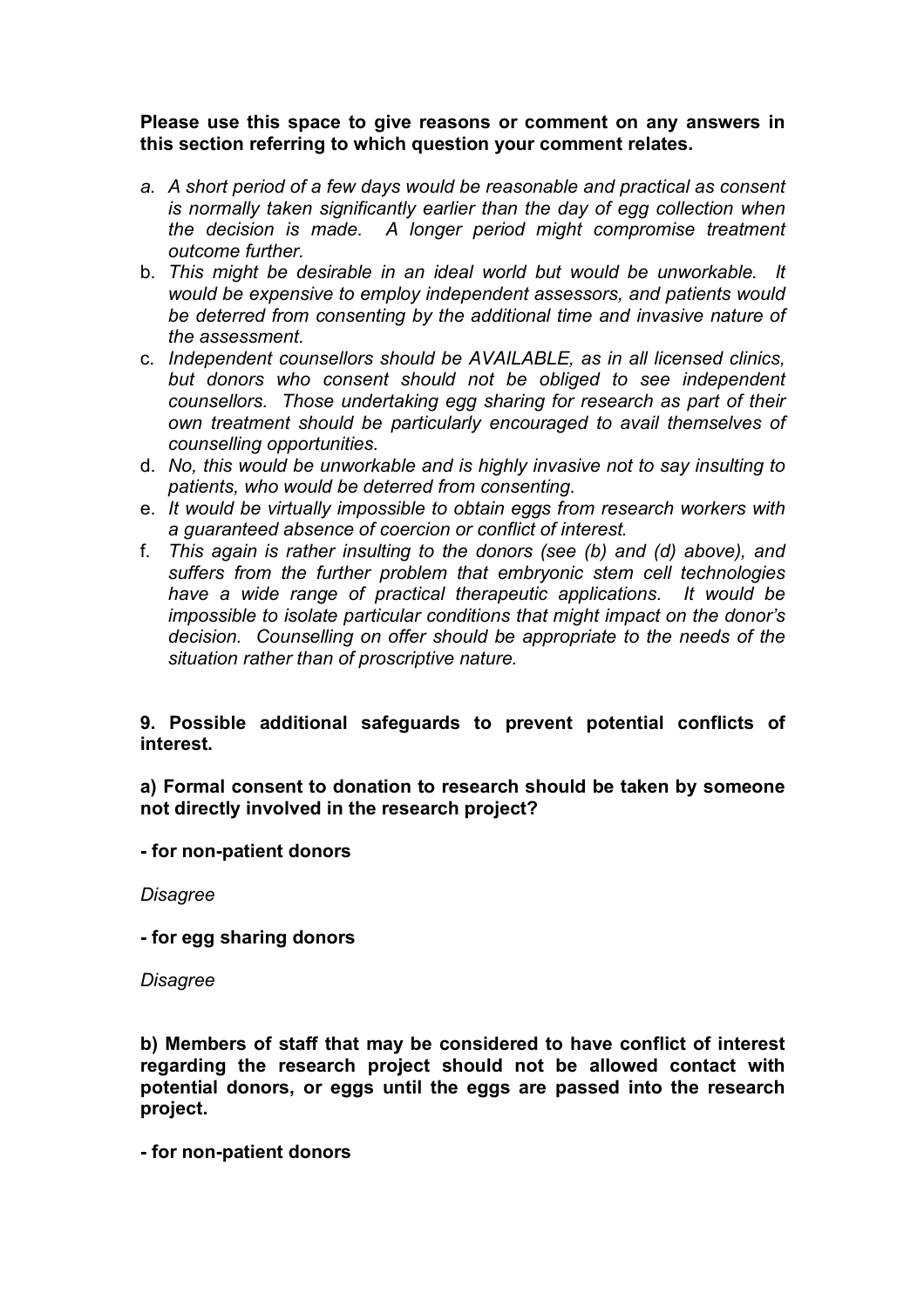*Agree*

**- for egg sharing donors**

*Agree*

**c) The medical treatment should be overseen by someone who is not involved in the research.**

**- for non-patient donors**

*Agree*

**- for egg sharing donors**

*Agree*

#### **Please use this space to give reasons or comment on any answers in this section referring to which question your comment relates.**

- a. *It is more important to separate the consenting process from clinical treatment, as patients may feel coerced to give consent to those providing treatment services. This is clear in embryo donation to embryonic stem cell research and is the basis for the formation of the UK-wide human embryonic stem cell co-ordinators group (hESCCO). Ideally the consent should not be taken by a researcher, but this is not always practical and is less important as the researcher is not in a position to put the patient under pressure.*
- b. *This seems reasonable, except that the nature of any conflict of interest is not made clear?*
- c. *There is a clear need to separate clinical treatment from research, as in (a) above.*

#### **10. The HFEA currently deals with whistleblowers from licensed clinics under its confidential complaints procedures. Do you think any additional measures should be put in place?**

*No*

**REASON:** *The BFS feels that the existing system is adequate.*